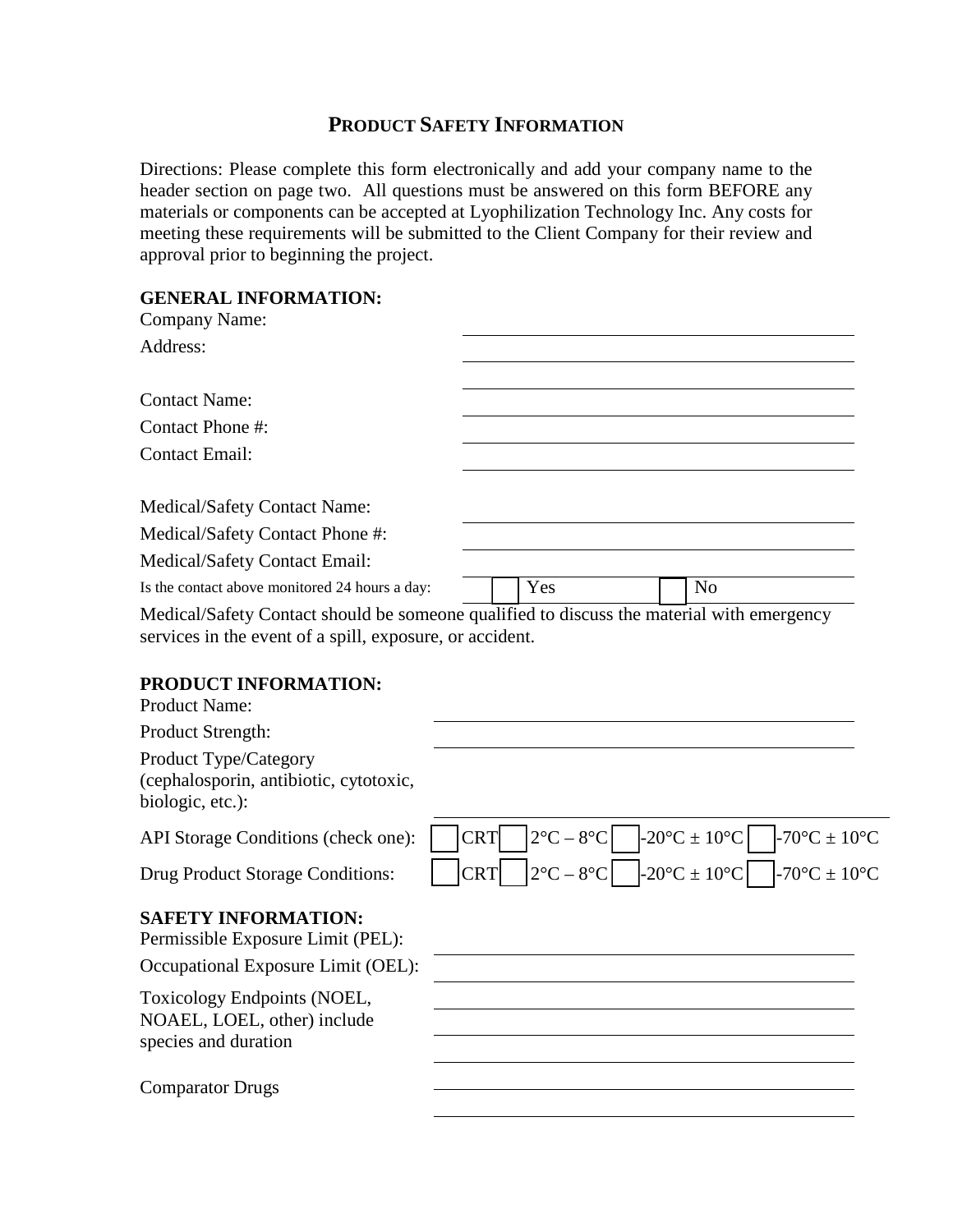| <b>Product Safety Information</b> |
|-----------------------------------|
| Product Name:                     |

| Yes<br>N <sub>o</sub>           |
|---------------------------------|
| Yes<br>N <sub>o</sub>           |
| $\mathbf{I}$<br>N/A<br>III<br>I |
| N <sub>o</sub><br>Yes           |
|                                 |
|                                 |
|                                 |
|                                 |
|                                 |
|                                 |
|                                 |
| Dispose<br>Return               |
|                                 |